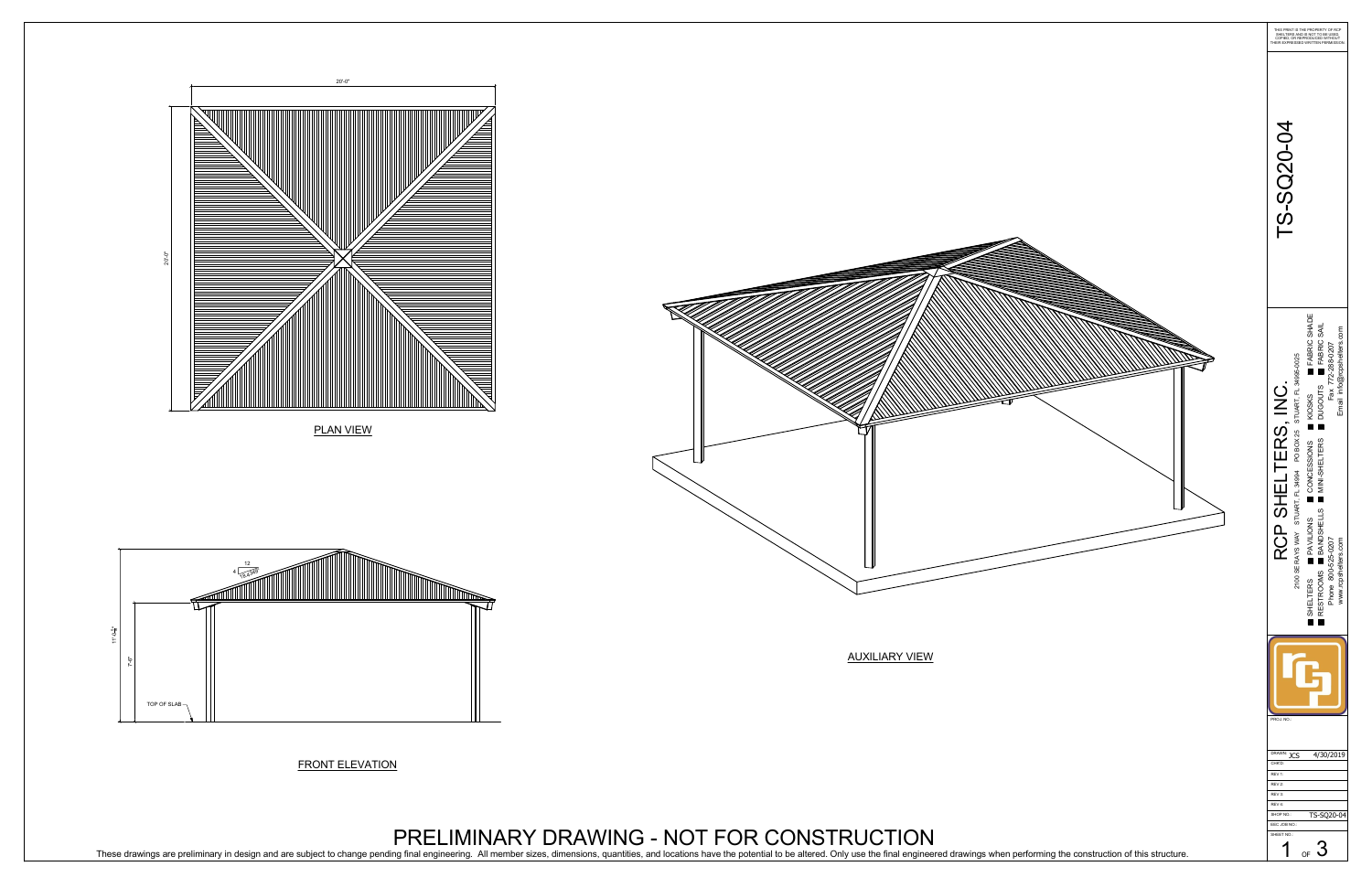

AUXILIARY FRAMING VIEW

COLUMN PIER DETAIL

TYPICAL PIER DIAMETER IS BETWEEN 2'-0" AND 3'-0" TYPICAL PIER DEPTH IS BETWEEN 3'-6" AND 5'-6" ACTUAL DESIGN WILL VARY DUE TO BUILDING CODE

REQUIREMENTS AND MAY BE SUBSTANTIALLY LARGER.

PRELIMINARY DRAWING - NOT FOR CONSTRUCTION These drawings are preliminary in design and are subject to change pending final engineering. All member sizes, dimensions, quantities, and locations have the potential to be altered. Only use the final engineered drawings



VERTICAL REBAR

HORIZONTAL REBAR TIES $\rightarrow$